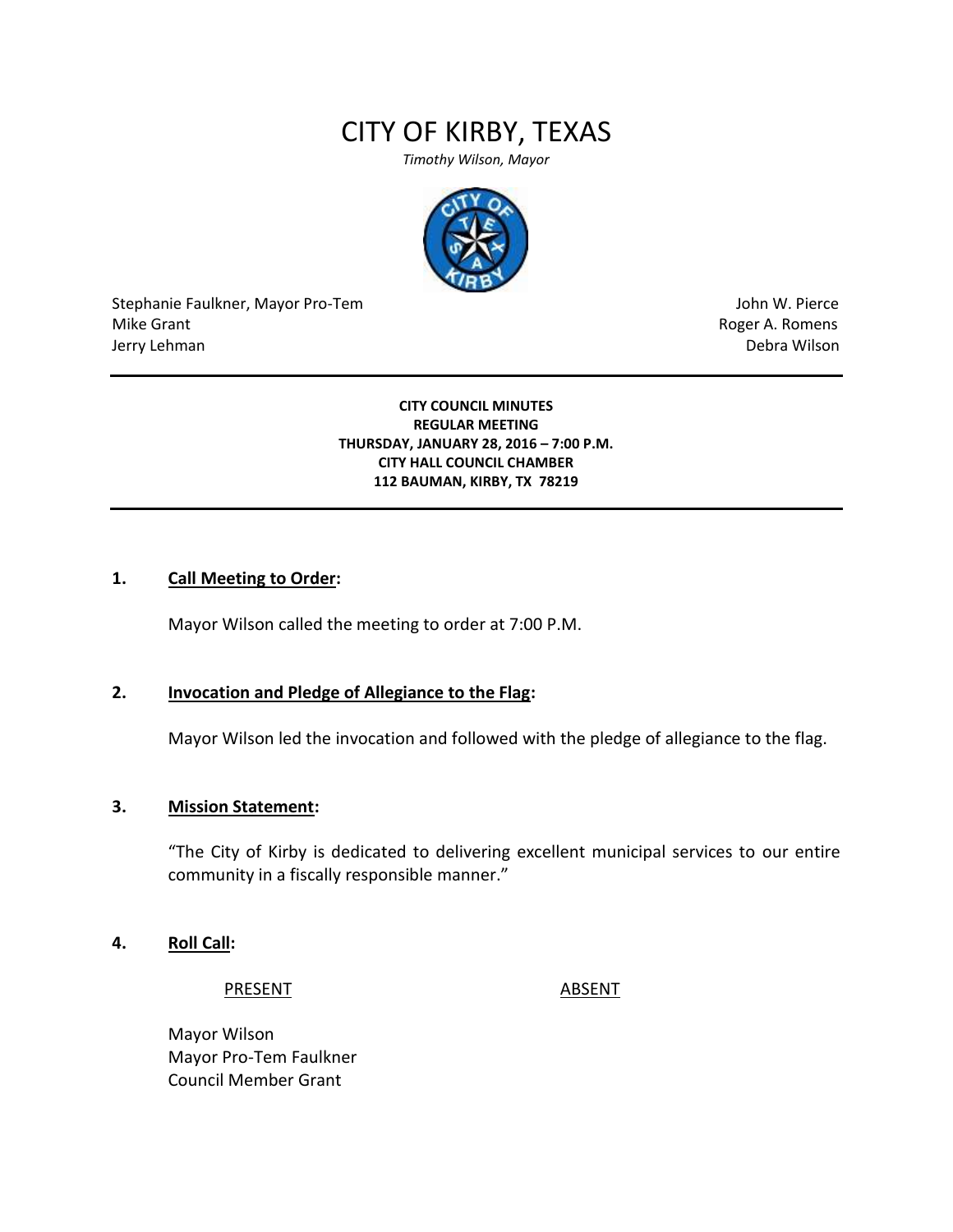CITY COUNCIL REGULAR MEETING JANUARY 28, 2016 Page **2** of **10**

> Council Member Pierce Council Member Lehman Council Member Wilson Council Member Romens

### **5. Citizen Participation:**

1. Sam Richardson, 4802 Gibbs Sprawl, February 6 Beautification clean-up, March 19 Keep Texas Beautiful clean-up.

Although Mayor Wilson deviated from the agenda, the minutes will be prepared in the order the agenda was posted.

### **6. Consent Agenda:**

### a. Quarterly Investment Statement For October 1, 2015 - December 31, 2015

Mayor Pro-Tem Faulkner moved to approve the Consent Agenda; seconded by Council Member Grant. With all voting, "aye" the motion carried.

#### **7. Presentation:**

#### a. Stormwater Update - Givler Engineering

Roger Aguillon, Director of Public Works, asked if this item could be postponed to the next meeting, due to an unforeseen incident.

## b. Metropolitan Planning Organization (MPO) Grants Update

City Manager Vernon informed Council this fiscal year both the hike and bike trail and Binz Engleman Road reconstruction projects will move forward for construction. We will bid the construction work. Ford Engineering will be overseeing the projects.

#### **8. Public Hearing**:

a. Public Hearing to hear a request for a variance to the Zoning Ordinance to allow a carport that was constructed fifteen feet within the twenty-five foot front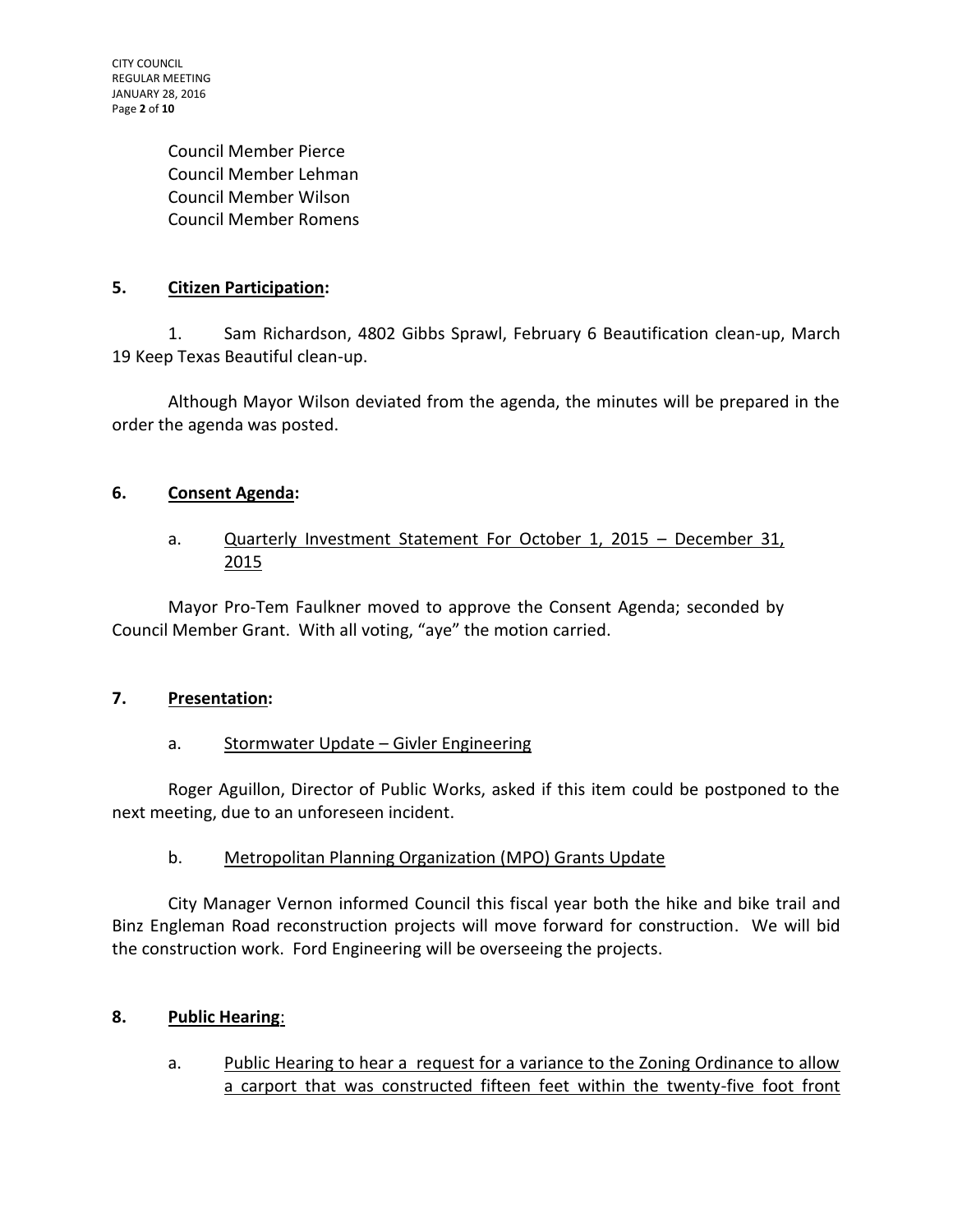setback; located at Lot 36, Block 30, CB 4018B; otherwise known as 4806 Cobb Valley, City of Kirby, Bexar County, Texas.

Mayor Wilson opened the public hearing at 7:10 P.M.

Mayor Wilson closed the public hearing at 7:12 P.M.

b. Public Hearing to hear a request for a variance to the Zoning Ordinance to allow a carport that was constructed twelve feet and six inches within the twenty-five foot front setback; located at Lot 17, Block 14, CB 4018B; otherwise known as 4835 Featherock, City of Kirby, Bexar County, Texas.

Mayor Wilson opened the public hearing at 7:12 P.M.

Mayor Wilson closed the public hearing at 7:12 P.M.

c. Public Hearing to hear a request for a variance to the Zoning Ordinance to allow the construction of a carport ten feet within the twenty-five foot front setback; located at Lot 24, Block 9, CB 4018B; otherwise known as 4855 Swann Lane, City of Kirby, Bexar County, Texas.

Mayor Wilson opened the public hearing at 7:13 P.M.

Mayor Wilson closed the public hearing at 7:13 P.M.

#### **9. Discussion And Possible Action:**

a. Discussion And Possible Action on a request for a variance to the Zoning Ordinance to allow a carport that was constructed fifteen feet within the twentyfive foot front setback; located at Lot 36, Block 30, CB 4018B; otherwise known as 4806 Cobb Valley, City of Kirby, Bexar County, Texas.

Vice-Chairperson, Richardson, Planning and Zoning Commission, informed Council the Commission recommended approval of the variance. The Commission would be reviewing the section of ordinance that addresses the building setback lines.

Mr. Carlos Davila, applicant, was present to answer questions.

Council Member Grant moved to approve the request for a variance to the Zoning Ordinance to allow a carport that was constructed fifteen feet within the twenty-five foot front setback; located at Lot 36, Block 30, CB 4018B; otherwise known as 4806 Cobb Valley, City of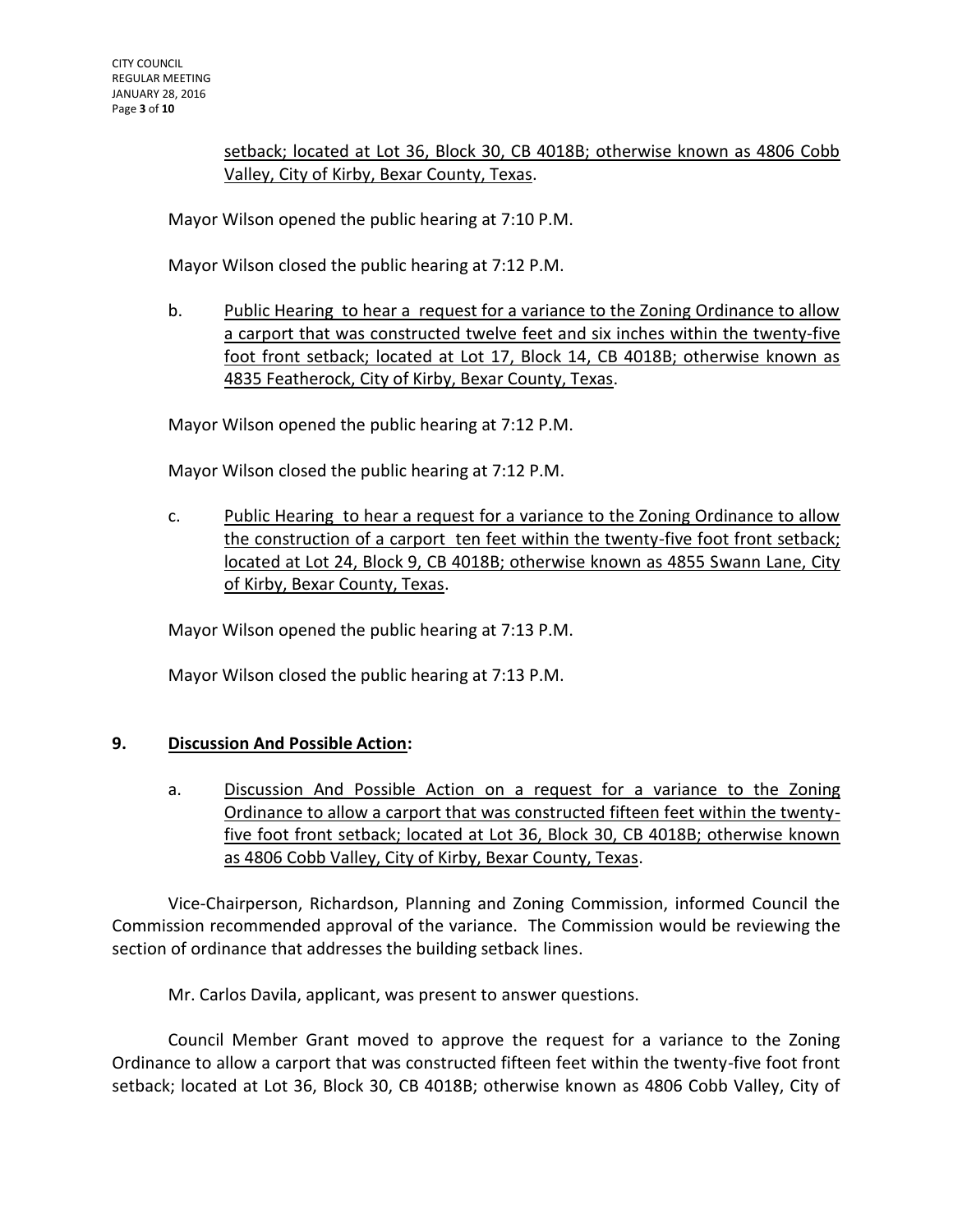Kirby, Bexar County, Texas with the stipulation to obtain a permit and inspection of the carport; seconded by Mayor Pro-Tem Faulkner.

The motion carried with a 7-0 vote.

 $AYES - 7$   $NO - 0$ 

b. Discussion And Possible Action on a request for a variance to the Zoning Ordinance to allow a carport that was constructed twelve feet and six inches within the twenty-five foot front setback; located at Lot 17, Block 14, CB 4018B; otherwise known as 4835 Featherock, City of Kirby, Bexar County, Texas.

Vice-Chairperson Richardson, Planning and Zoning Commission, informed Council the applicant renovated the existing carport and changed with width of the carport. The Planning and Zoning Commission voted to recommend the variance.

Council Member Grant moved to accept the variance to the Zoning Ordinance to allow a carport that was constructed twelve feet and six inches within the twenty-five foot front setback; located at Lot 17, Block 14, CB 4018B; otherwise known as 4835 Featherock, City of Kirby, Bexar County, Texas; seconded by Mayor Pro-Tem Faulkner.

The motion carried with a 7-0 vote.

 $AYES - 7$   $NO - 0$ 

c. Discussion And Possible Action on a request for a variance to the Zoning Ordinance to allow the construction of a carport ten feet within the twenty-five foot front setback; located at Lot 24, Block 9, CB 4018B; otherwise known as 4855 Swann Lane, City of Kirby, Bexar County, Texas.

Vice-Chairperson, Richardson, Planning and Zoning Commission, informed Council the Commission recommended approval of the variance.

Council Member Grant moved to accept the variance to the Zoning Ordinance to allow the construction of a carport ten feet within the twenty-five foot front setback; located at Lot 24, Block 9, CB 4018B; otherwise known as 4855 Swann Lane, City of Kirby, Bexar County, Texas; seconded by Council Member Romens.

The motion carried with a 7-0 vote.

 $AYES - 7$   $NO - 0$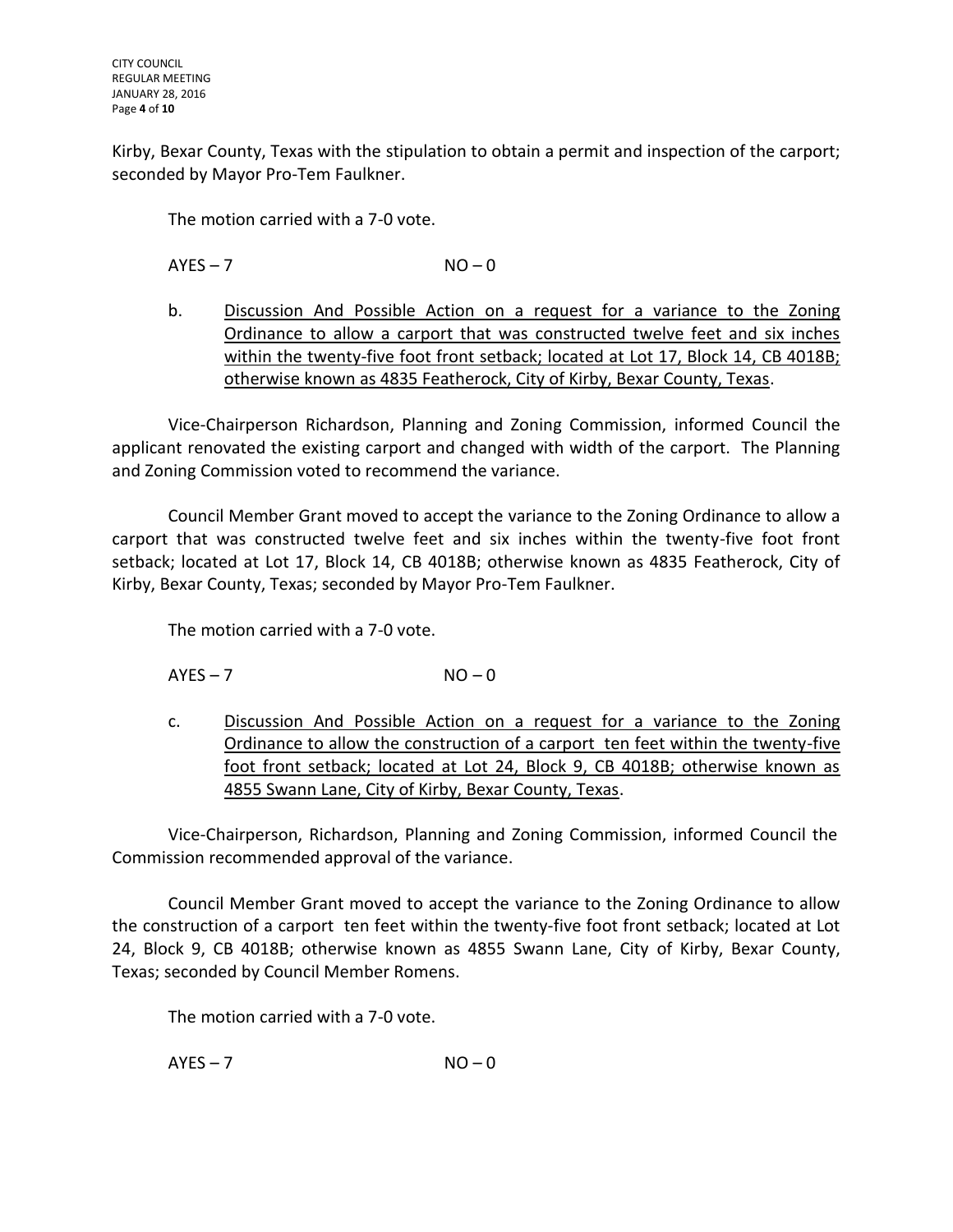d. Discussion And Possible Action To Consider Ordinance No. O-2016-780 Amending Chapter 132, "Restrictions For Sex Offenders," To Title XIII Of The Code Of Ordinances By Adding And Modifying Certain Definitions, By Modifying The Provisions As To The Places Where A Person Who Is Required To Register As A Sex Offender May Not Enter Or Remain; Containing A Savings Clause; Prescribing A Maximum Penalty Of Five Hundred Dollars (\$500) Per Day For Violation, With Each Day Constituting A Separate Violation; And Providing For Publication And An Effective Date. This Is The First Reading.

Chief Bois provided an overview of the changes to the ordinance. The city attorney reviewed the changes.

Council Member Grant moved to accept Ordinance No. O-2016-780 amending Chapter 132, "Restrictions For Sex Offenders," to Title XIII of the Code of Ordinances by adding and modifying certain definitions, by modifying the provisions as to the places where a person who is required to register as a sex offender may not enter or remain; containing a savings clause; prescribing a maximum penalty of five hundred dollars (\$500) per day for violation, with each day constituting a separate violation; and providing for publication and an effective date; seconded by Mayor Pro-Tem Faulkner.

The motion carried with a 7-0 vote.

- $AYES 7$   $NO 0$
- e. Discussion And Possible Action To Consider Appointing Two Regular Members To The Parks And Recreation Committee With One Term To Expire On October 1, 2016 And The Other Term To Expire On October 1, 2017.

Mayor Wilson presented the names of two volunteers for the Parks and Recreation Committee, Norma Hamby and Sylvia Habad.

Mayor Pro-Tem Faulkner moved to appoint Norma Hamby to the Parks and Recreation Committee with the term expiring on October 2017 and Sylvia Habad to the Parks and Recreation Committee with the term expiring on October 2016; seconded by Council Member Lehman.

The motion carried with a 7-0 vote.

 $AYES - 7$   $NO - 0$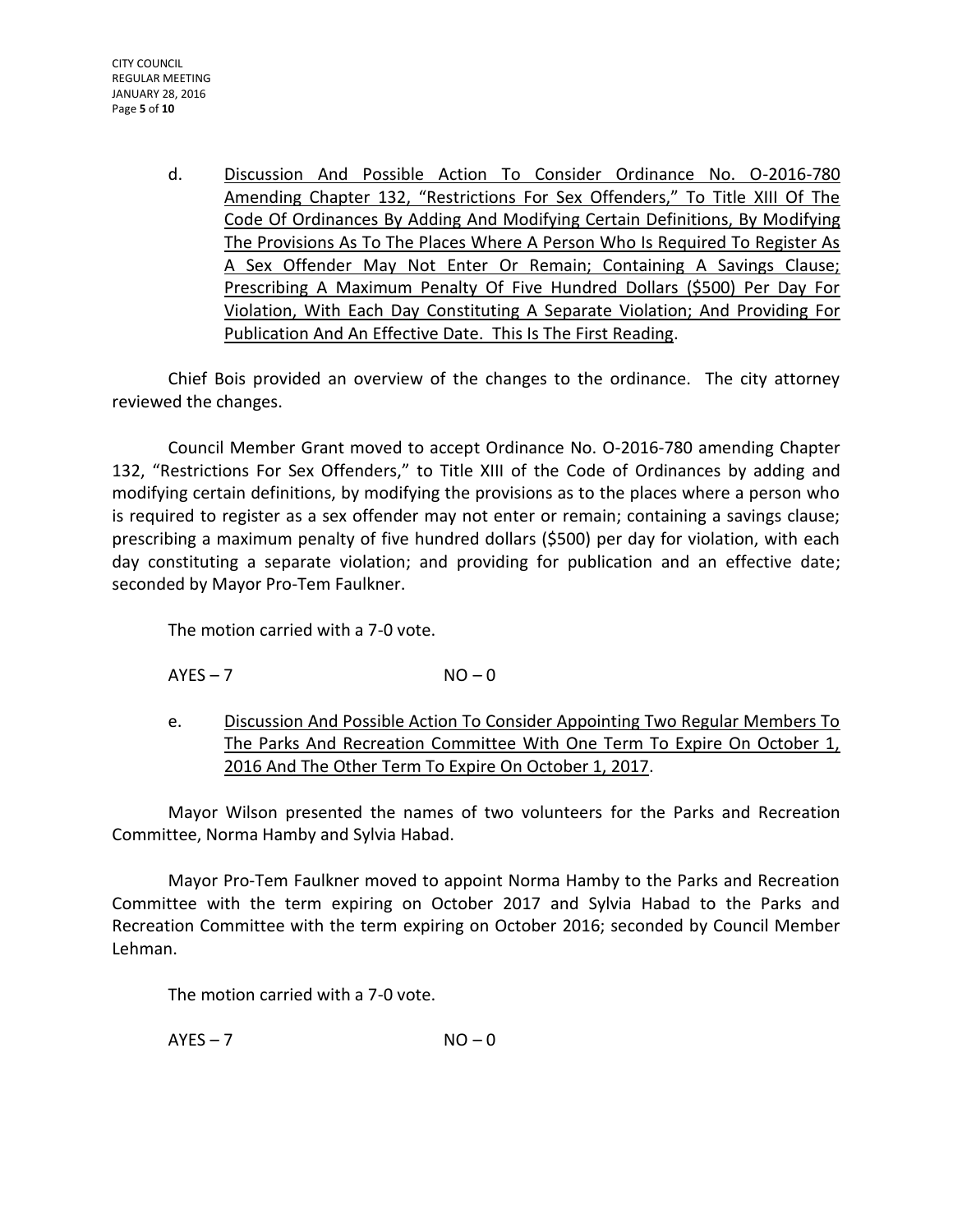CITY COUNCIL REGULAR MEETING JANUARY 28, 2016 Page **6** of **10**

> f. Discussion And Possible Action To Consider Ordinance No. O-2016-781 Adding Chapter 134 To The Code Of Ordinances To Prohibit Possession Of A Concealed Handgun Or Of An Open Carry Handgun (A) In The City Council Chambers Of The City Of Kirby, Texas, And At Other Places At Kirby City Hall When Such City Council Chambers Or Other Places Are Being Used For A Meeting Subject To The Texas Open Meetings Act, As The Municipal Courtroom For The City, Or As A Polling Place For Elections (Including Early Voting), And (B) In Any Office Of The Municipal Court And Setting Out The Penalty For Violation. This Is The First Reading.

Mayor Wilson stated the attorney general's opinion at this time would not allow us to prevent concealed handguns or open carry out of the foyer. This ordinance gives the City the option of posting a specific notice to prohibit a license holder from carrying a handgun in the room(s) where a meeting of a governmental entity is held if the meeting is an open meeting subject to the Open Meetings Act.

Council Member Grant moved to accept Ordinance No. O-2016-781 adding Chapter 134 to the Code of Ordinances to prohibit possession of a concealed handgun or of an open carry handgun (A) in the city council chambers of the City of Kirby, Texas, and at other places at Kirby city hall when such city council chambers or other places are being used for a meeting subject to the Texas open meetings act, as the municipal courtroom for the City, or as a polling place for elections (including early voting), and (b) in any office of the municipal court and setting out the penalty for violation; seconded by Mayor Pro-Tem Faulkner.

The motion carried with a 7-0 vote.

 $AYES - 7$   $NO - 0$ 

g. Discussion And Possible Action Adopting Ordinance No. O-2016-782 Amending The 2015-2016 Municipal Budget Of The City Of Kirby. This is the First Reading.

City Manager Vernon responded to questions regarding the budget amendment.

The changes to the 2015-2016 Municipal Budget that were discussed were:

Police Department –

PD-1 Work boot reimbursement of \$1,320 in uniform expense which is \$120 per officer (9) and detective (2) per year.

PD-2 Recruiting is increased by \$1,000 for recruiting new officers

Animal Care Services -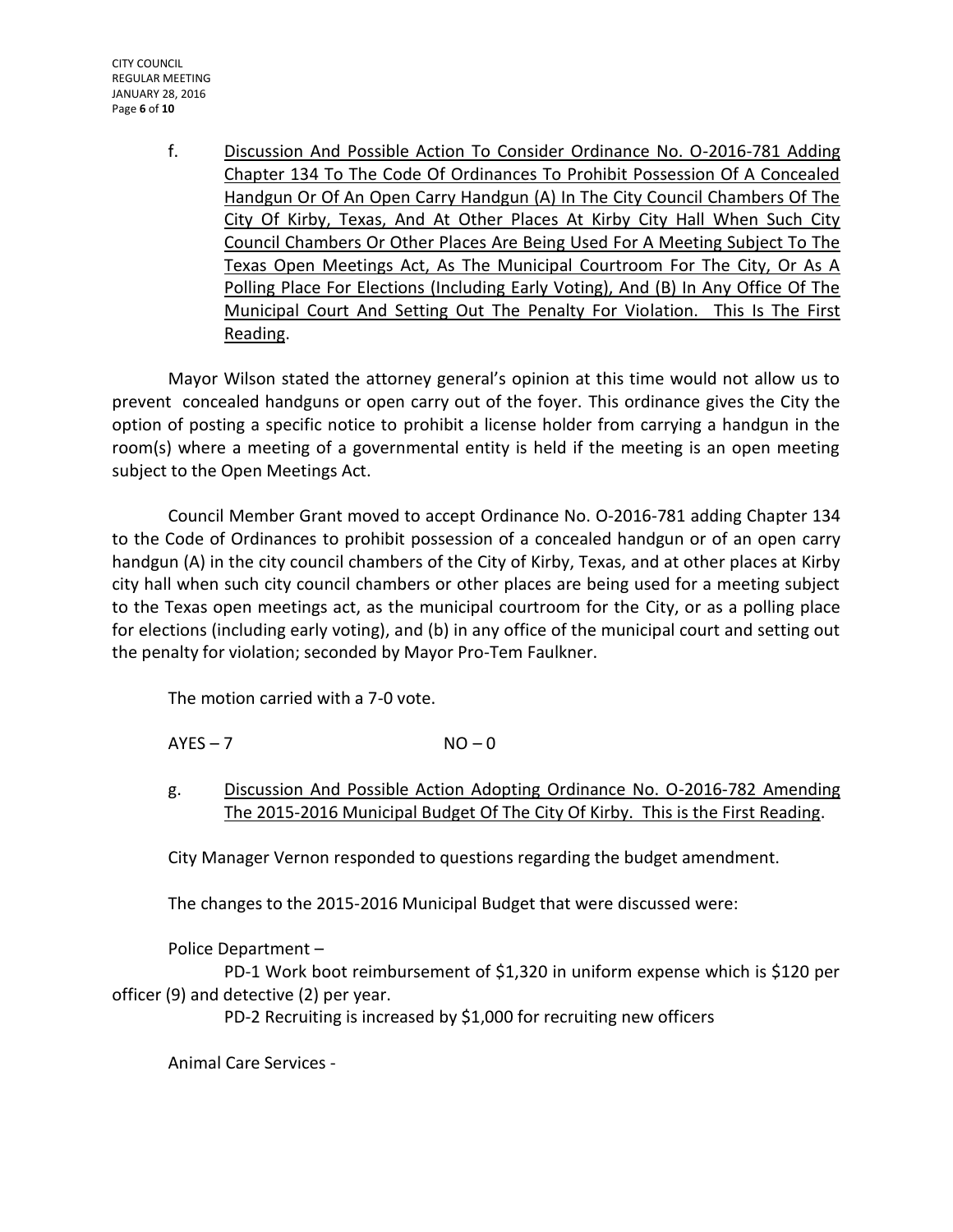Building maintenance is increased by \$15,000 due to animal shelter renovations and operations.

Streets - Street sweeper supplies need to add \$1,000 for supplies (brushes, etc.)

General Operation -

Telephone increased by \$1,110 for purchase of three new wireless phones, and includes monthly fees for next eight months (Police, public Works, and Animal Care Services)

Mayor Wilson inquired about including funds for city council chairs. City Manager Vernon stated the chairs will cost \$1,800 which will be added to City Council Miscellaneous Account.

Council Member Romens said his concern is we will be tapping into our savings and not working with budget we have.

Council Member Grant moved to adopt Ordinance No. O-2016-782 Amending The 2015- 2016 Municipal Budget of the City of Kirby; seconded by Mayor Pro-Tem Faulkner.

The motion carried with a 7-0 vote.

 $AYES - 7$   $NO - 0$ 

h. Discussion And Possible Action To Dispense With The Second Reading Of Ordinance No. O-2016-782 So That Ordinance No. O-2016-782 Becomes Effective **Immediately** 

Council Member Grant moved to dispense with the second reading of Ordinance No. O-2016-782 so that Ordinance No. O-2016-782 becomes effective immediately; seconded by Council Member Wilson.

The motion carried with a 7-0 vote.

 $AYES - 7$   $NO - 0$ 

#### **10. Department Updates:**

- a. Administration
- b. Public Works
- c. Finance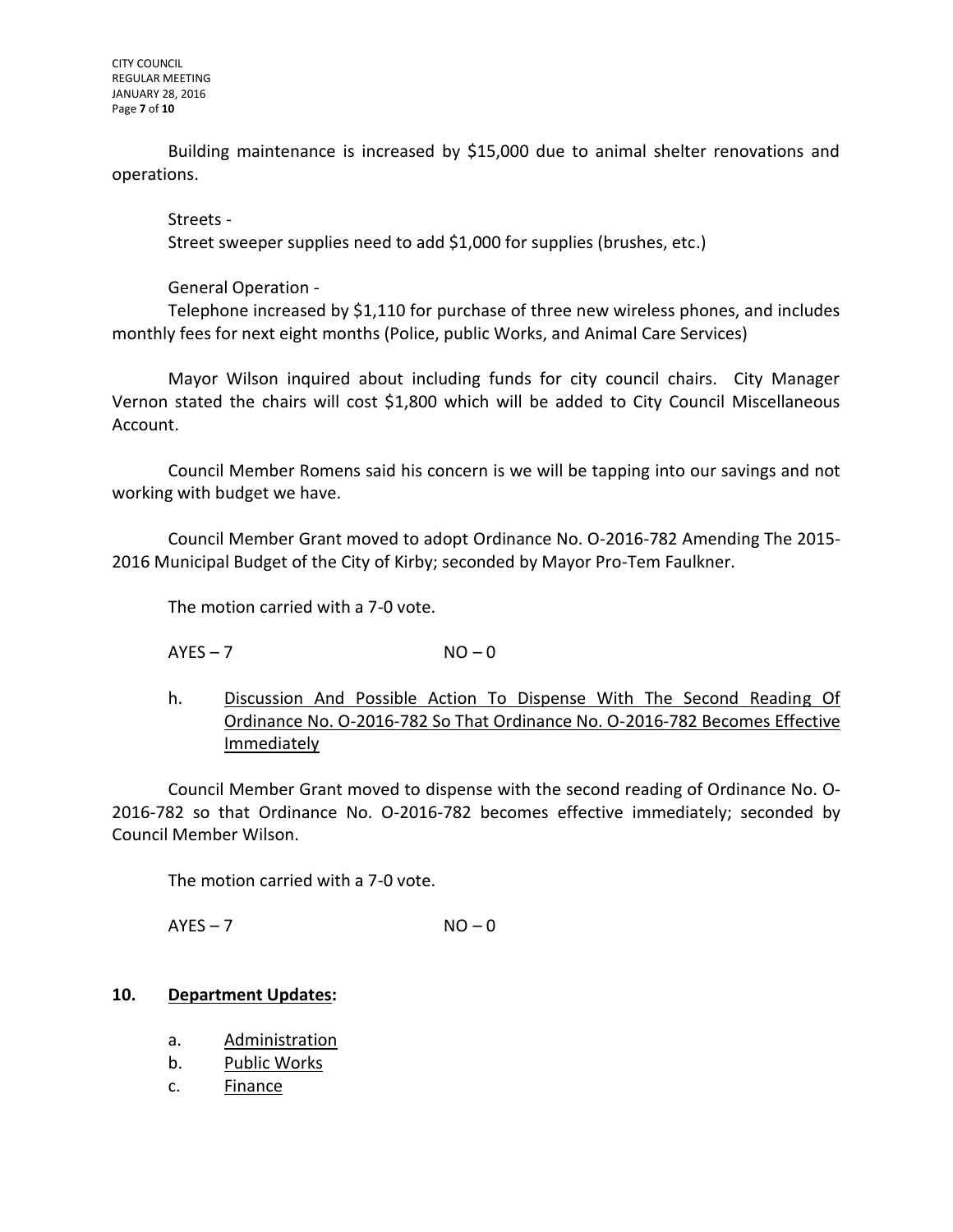CITY COUNCIL REGULAR MEETING JANUARY 28, 2016 Page **8** of **10**

d. Fire

e. Police

f. Animal Care Services

a. Administration - City Manager Vernon – Working on a new round of CDBG funding, a resolution will be provided to Council at our next meeting to apply for funding. Council Member Lehman had suggested Autumn Lane and we have also considered sewer and water lines. We are allowed to submit multiple applications. We must give a very accurate cost on the application. Council Member Grant requested a copy of the information. We are moving forward working on the boundary adjustment, there will be a city wide park cleanup on March 19.

b. Public Works - Roger Aguillon – Crack seal on Gaiety Lane, encountered problems with the sewer main on Old Seguin Road at the bridge project. There were several sewer problems in the City this month.

c. Finance - Tina – Working on quarterly and monthly reports, etc., 1099 and 1095C, W2's, and proposed amended budget.

d. Fire - Assistant Fire Chief Alfaro – Chief Riedel was at another event. Chief Alfaro provided the number of calls for the month of December. HOBO Fest plans are underway.

e. Police - Chief Bois – Working on end of year reports and provided the number of calls of service. A new officer has been hired, one officer left, last week met with Joan of Arc and the Living History Association. There will be a rehearsal on Saturday at Joan of Arc so you might hear muskets firing.

f. Animal Care Services - Chief Bois – Monday, Wednesday and Friday the exclusion process will be taking place and will start the rehabilitation. Animals being picked up are being housed at alternate facilities.

## **11. Requests and Announcements:**

### a. Requests By Mayor And Council Members For Items To Be Placed On Future City Council Agendas And Announcements On City Events/Community Interests

Council Member Romens – Asked who is the Volunteer Fire Department representative for HOBO Fest? Assistant Fire-Chief Alfaro said he is the President of the Volunteers.

Council Member Wilson – Asked for an update on the pool, also she would like to include the warrant camera information on the next agenda.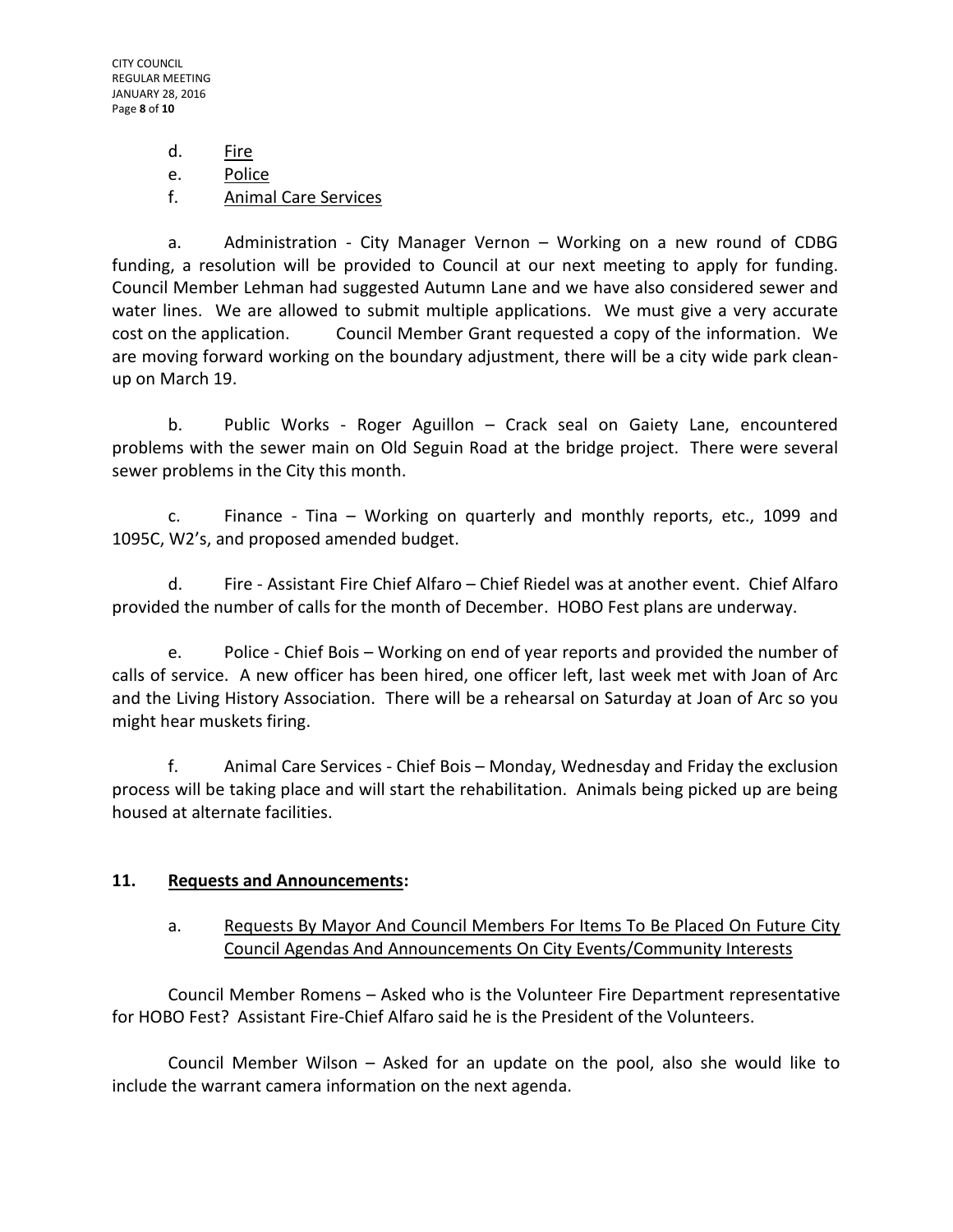Council Member Grant – Everyone is doing a good job.

Council Member Lehman – Asked if staff is following up on the fuel adjustment company. City Manager Vernon stated yes we are, but currently we are under contract with Comdata. Council Member Lehman inquired about the license plate reading progress. Chief Bois said he will follow up on the paperwork from the vendor and will need to set up a merchant account.

Mayor Pro-Tem Faulkner – Place the swimming pool on an agenda, so we can move forward with it. Recognized Norma Hamby, Senior Center Manager, so she could invite everyone to the Sweetheart Dinner at the Senior Center. Also, Ms. Hamby said they will receive two new buses through VIA in October. The Senior Center is also working on a CDBG grant for a new parking lot.

Mayor Pro-Tem Faulkner asked Chief Bois for an update on the car seats. Chief Bois said the department is in possession of 4 new car seats with the fifth one coming soon.

Mayor Pro-Tem Faulkner asked Roger Aguillon how do we track street lights that are going out. Chief Bois said the police officers can help and also you can contact CPS Energy throughout website to report the outages. Asked if we could place the speed trailer at Swann Lane. Chief Bois said he will assign officers to the area .

Mayor Pro-Tem Faulkner asked for an update on the bond issue for water. Mayor Wilson said he will provide the update. Council needs to find a way to resolve the concern with the concession stand and move forward so it will not be an issue moving into the future. We are losing more police officers as they move to other cities that can pay more. We should consider a contract with new police officers for repayment of training. She asked for an update on code compliance issues that have been discussed at recent meetings. We adopted guidelines for adopt a spot, but as a council we need to look at the application and consider limiting the size of the spot.

Mayor Wilson asked staff to send the solid waste contract to City Council before the next meeting. He identified some of the changes to the contract that are being negotiated. Place the five year budget on the first meeting in March agenda. Thanked Norma and Sylvia for volunteering to serve on the Parks and Recreation Committee. Place the cost for two water storage tanks, sewer/water lines, valve replacement on the second meeting in March agenda. We should use CDBG grant funds for street repair. He will be meeting with representatives of Briar Wood Apartment tomorrow with city staff. We need to make sure all city facilities are being kept clean and will get with Norma to write a Mayor's blog for the next newsletter to feature the Senior Center events.